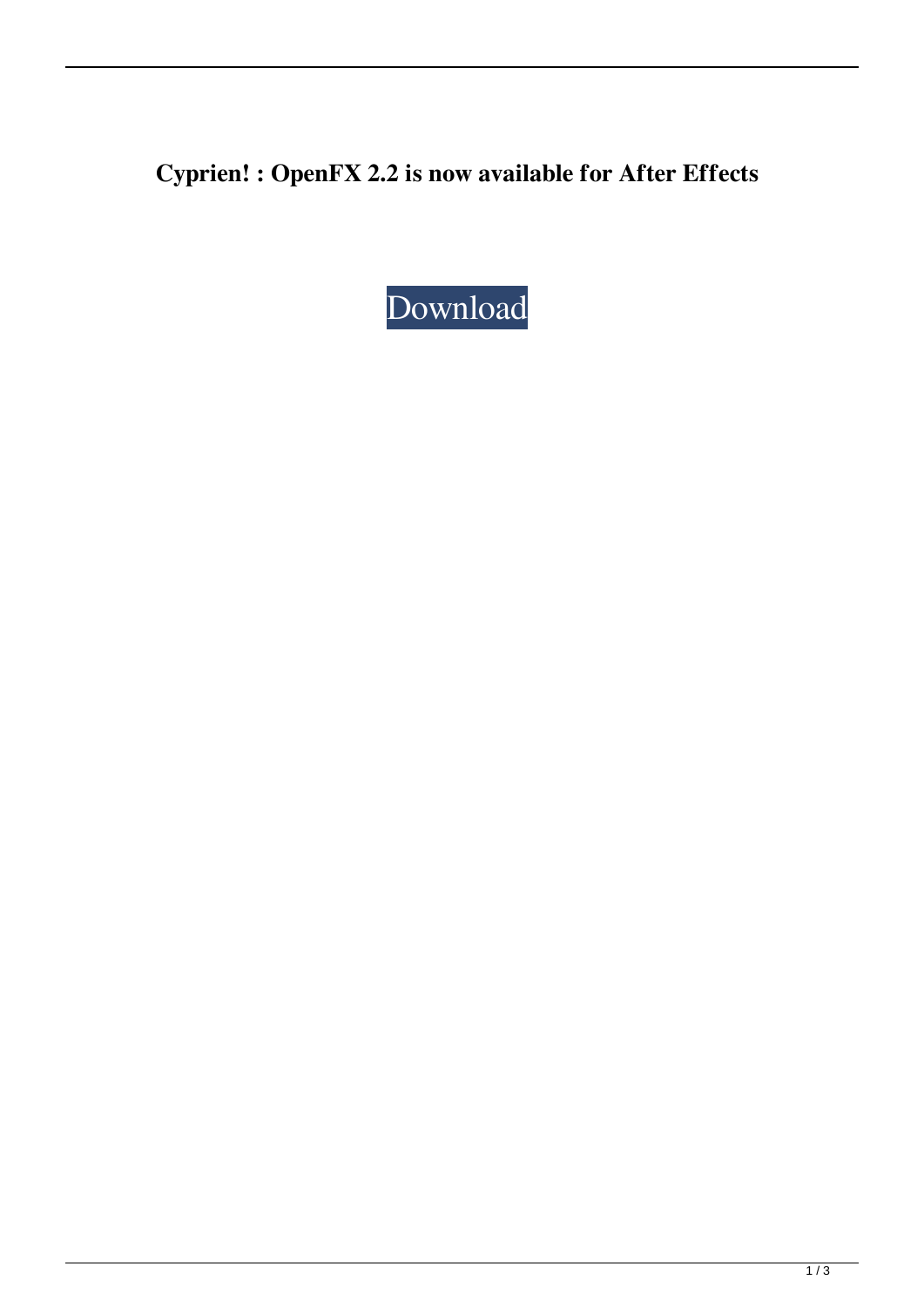Table of Contents. david vinson's particles vol 1 for particular 26. V1 39 14. 11 14. 11 15. 09. 09. 08. 08. 08. 07. 07. 06. 06. 05. 05. 04. 04. 03. 03. 02. 02. 01. 01. 31.30. 10. 41. 00. 02. 63. 36. 11. 13. 12. 10. 09. 08. 08. 07. 06. 06. 06. 05. 05. 05. 04. 04. 03. 03. 01. 01. 01. 00. 00. 00. 00. 31. 00. 31. 00. 03. 06. 07. 12. 10. 11. 00. 00. 19. 18. 02. 27. 12. 12. 09. 11. 08. 08. 08. 06. 06. 06. 05. 05. 05. 03. 03. 03. 01. 01. 00. 00. 00. 00. 00. 00. 00. 00. 00. 00. 00. 00. 00. 00. 00. 00. 00. 00. 00. 00. 00. 00. 00. 00. 00. 00. 00. 00. 00. 00. 00. 00. 00. 00. 00. 00. 00. 00. 00. 00. 00. 00. 00. 00. 00. 00. 00. 00. 00. 00. 00. 00. 00. 00. 00. 00. 00. 00. 00. 00. 00. 00. 00. 00. 00. 00. 00. 00. 00. 00. 00. 00. 00. 00. 00. 00. 00. 00. 00. 00. 00. 00. 00. 00. 00. 00. 00. 00. 00. 00. 00. 00. 00. 00. 00. 00. 00. 00. 00. 00. 00. 00. 00. 00. 00. 00. 00. 00. 00. 00. 00. 00. 00. 00. 00. 00. 00. 00. 00. 00. 00. 00. 00. 00. 00. 00. 00. 00. 00. 00. 00. 00. 00. 00. 00. 00. 00. 00. 00. 00. 00. 00. 00. 00. 00. 00. 00. 00. 00. 00. 00. 00. 00. 00